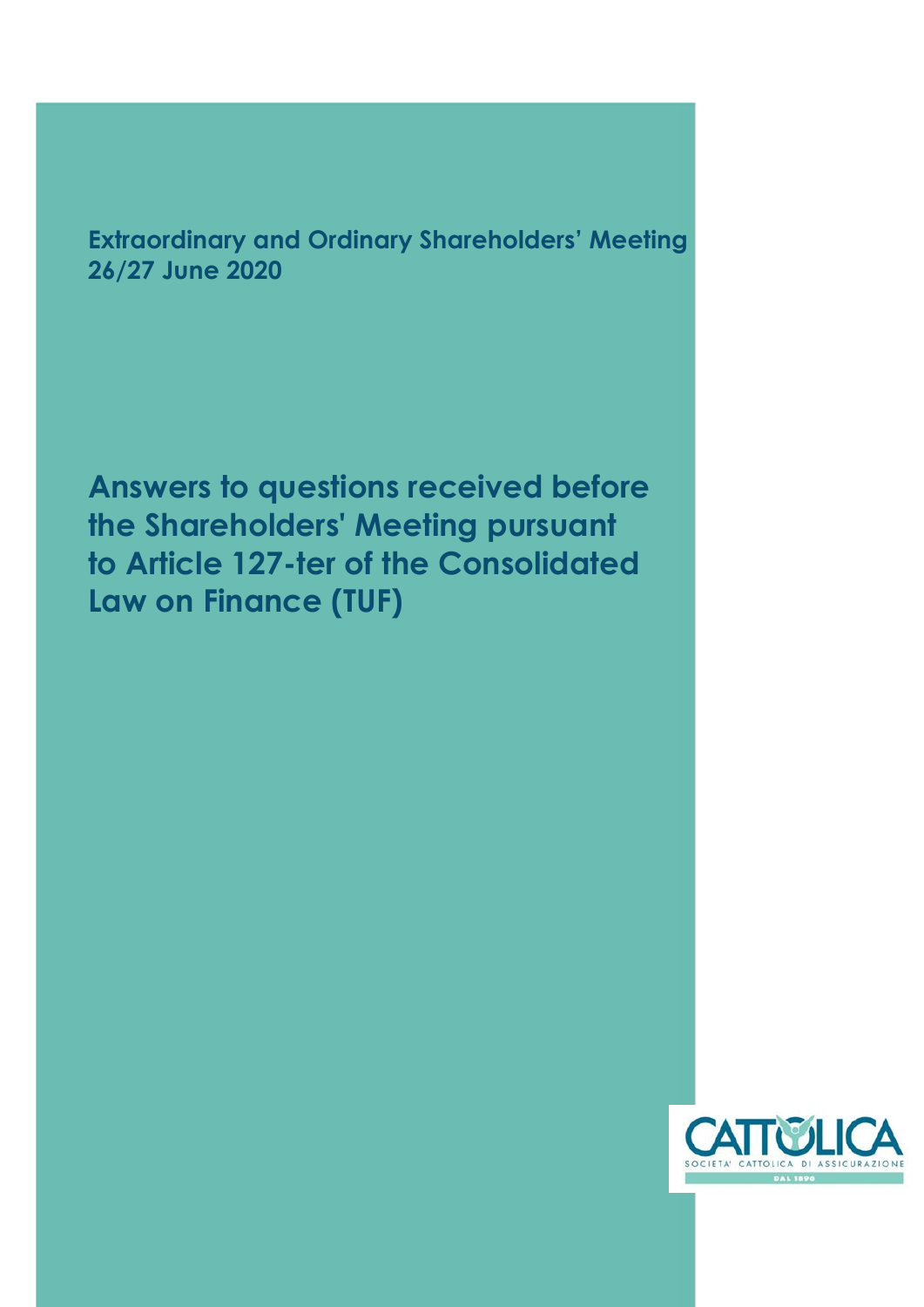| <b>Shareholder:</b><br><b>Maurizio Zumerle</b> | <b>Question 1</b><br>To what extent did the economic result of the Ca' Tron<br>estate, belonging to a subsidiary of Cattolica Assicurazioni,<br>impact on the Cattolica budget for 2019 and how will it<br>presumably affect the current budget in light of the events<br>occurring in the first months of the year?<br>What were the main reasons for this result in 2019 and the<br>actions, if any, taken to intervene.                                                                                                                                                                                                                                                                                                                                                                                                     |
|------------------------------------------------|--------------------------------------------------------------------------------------------------------------------------------------------------------------------------------------------------------------------------------------------------------------------------------------------------------------------------------------------------------------------------------------------------------------------------------------------------------------------------------------------------------------------------------------------------------------------------------------------------------------------------------------------------------------------------------------------------------------------------------------------------------------------------------------------------------------------------------|
| <b>Answer</b>                                  | The ownership of Tenuta Ca' Tron is split between two<br>companies controlled by Cattolica:<br>A. Cattolica Agricola S.r.l.                                                                                                                                                                                                                                                                                                                                                                                                                                                                                                                                                                                                                                                                                                    |
|                                                | B. Cattolica Beni Immobili S.r.I.<br>A) Cattolica Agricola<br>The result of Cattolica Agricola at 31.12.2019 was -€587<br>thousand and so this amount has impacted on the result of<br>the Cattolica Group.<br>Revenues amount to $6.805$ million and costs to $67.897$<br>million. The main components of the income statement are<br>attributable to the management of vineyards and wheat<br>production as well as CAP contributions.<br>It should be noted that in order to recover the profitability<br>of the company, the water supply and land improvement<br>works will continue, as well as the investments aimed at<br>changing the use of the land to increase both the<br>company profitability and the land values, such as the<br>creation of an additional vineyard with an extension of<br>about 25 hectares. |
|                                                | <b>B) Cattolica Beni Immobili</b><br>The company owns an asset located in Ca' Tron consisting<br>of 32 properties with a total leasable area of approximately<br>20,700 m2.<br>At 31.12.2019, the market value of the Ca' Tron properties<br>(included in the financial statements) amounted to                                                                                                                                                                                                                                                                                                                                                                                                                                                                                                                                |
|                                                | approximately €16.4 million compared to a carrying value<br>of €14.1 million, thus showing a latent capital gain of<br>approximately €2.3 million.                                                                                                                                                                                                                                                                                                                                                                                                                                                                                                                                                                                                                                                                             |
|                                                | At present, the leased assets amount to 36% of the total<br>leasable area and the relative profitability (measured on<br>the historical cost) of the leased properties at 31.12.2019, is<br>around 6%, with the objective, at the end of 2020, of<br>completing the works and defining the leasing relationships                                                                                                                                                                                                                                                                                                                                                                                                                                                                                                               |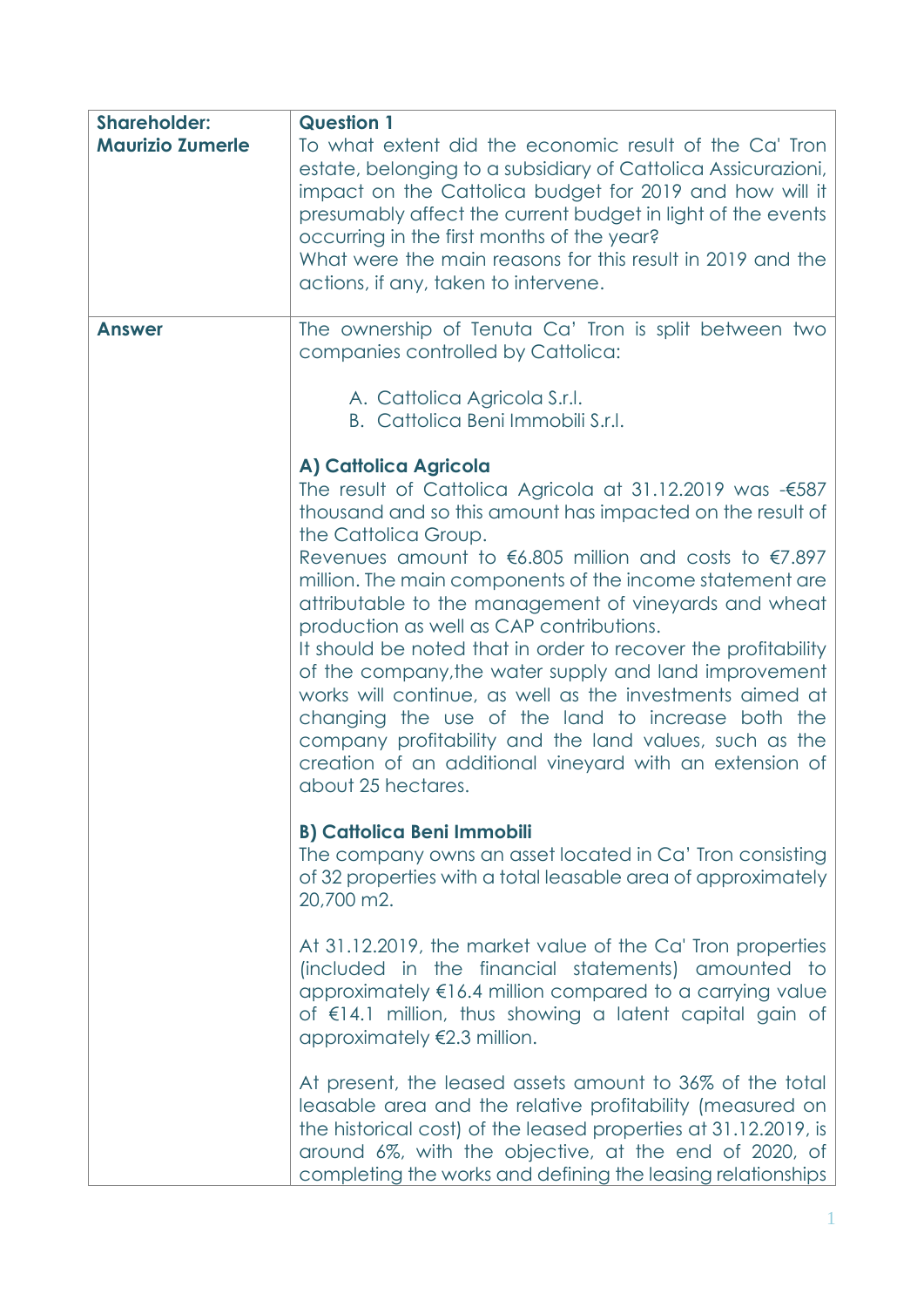| of two initiatives and achieving a percentage of leased<br>$\frac{1}{2}$ assets of around 45%, a return in line with the current one. |
|---------------------------------------------------------------------------------------------------------------------------------------|
|                                                                                                                                       |

## **\* \* \***

| <b>Shareholder:</b><br><b>Maurizio Zumerle</b> | <b>Question 2</b><br>On the insurance risk cover of the institution named <b>Pio</b><br><b>Hotel Trivulzio</b> our recent insured, and in relation to the well-<br>known events surrounding it, I wanted to know<br>what is the maximum amount of risk we have<br>covered per employee and<br>what are the key conditions in order to understand<br>the overall risk that we may soon encounter.<br>finally, are there reinsurances that share the risk with<br>US?                             |
|------------------------------------------------|-------------------------------------------------------------------------------------------------------------------------------------------------------------------------------------------------------------------------------------------------------------------------------------------------------------------------------------------------------------------------------------------------------------------------------------------------------------------------------------------------|
| <b>Answer</b>                                  | The information requested, such as that relating to all<br>tenders in which the Company participates, is covered by<br>confidentiality in order to protect the interests of the<br>company itself since their publication may result in a serious<br>competitive disadvantage during future tenders.<br>In any event, it should be noted that, on the basis of the<br>information in our possession, the exposure (net of<br>reinsurance) may be limited to approximately $\epsilon$ 2,000,000. |

| <b>Shareholder:</b>     | <b>Question 3</b>                                             |
|-------------------------|---------------------------------------------------------------|
| <b>Maurizio Zumerle</b> | I would like details of the mathematical reserves of          |
|                         | Cattolica, divided by main business divisions, constituted to |
|                         | meet the risks borne, divided by type of risk.                |
|                         | What types of financial resources were allocated to           |
|                         | support these risks (corporate, BTP, or other)?               |
| <b>Answer</b>           | The mathematical reserves of Cattolica Assicurazioni at       |
|                         | 31/12/19 were subdivided as follows:                          |
|                         | Division I<br>4,103                                           |
|                         | Division III<br>325                                           |
|                         | Division IV<br>2                                              |
|                         | Division V<br>600                                             |
|                         | <b>Division VI</b><br>826                                     |
|                         | 5,856<br><b>Total</b>                                         |
|                         | Figures in millions of Euro                                   |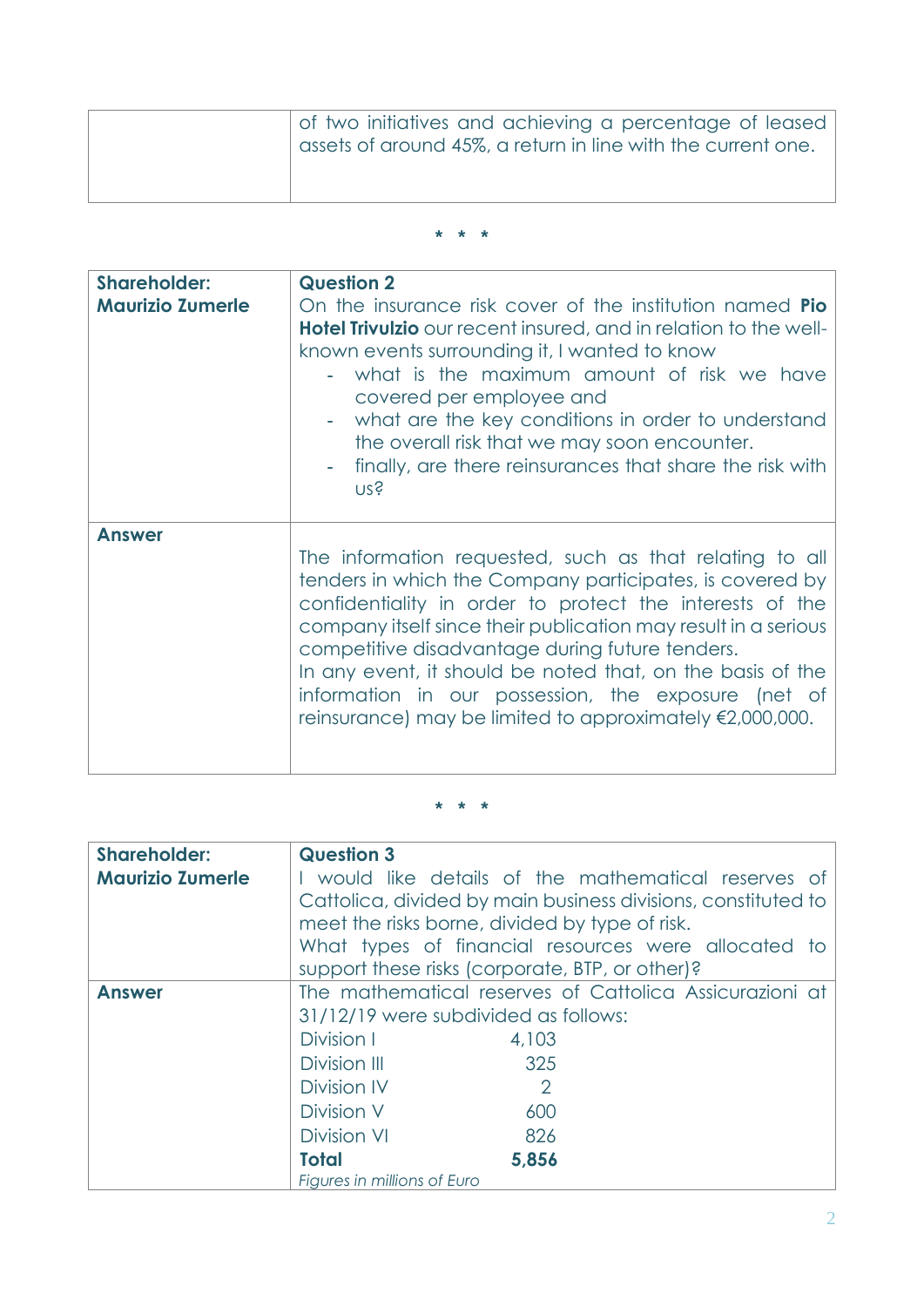Assets held in respect of the reserves associated with divisions I, IV and V were distributed as follows at 31/12/19:

| Liquidity                          | 1.0%  |
|------------------------------------|-------|
| Italian government bonds           | 47.5% |
| Non-Italian government bonds 20.8% |       |
| Corporate                          | 20.1% |
| Equity                             | 1.4%  |
| Real estate                        | 6.4%  |
| Alternative investments            | 2.8%  |
|                                    |       |

*% at market values at 31/12/19*

Concerning division III reserves, related to linked unit type products, the assets class held to cover technical provisions are intrinsically related to the type of internal or external funds to which the performance of such products relates; the distribution of financial resources seeks to replicate the benchmark for the individual funds.

For division VI, mainly represented by units of guaranteed sub-funds of commercial pension funds whose mandates expire in 2020, the asset allocation is essentially Italian and European government securities with duration consistent with the maturity dates of the mandates.

| <b>Shareholder:</b><br><b>Maurizio Zumerle</b> | <b>Question 4</b><br>Please provide some data on the 2019 budget for the<br>property portfolio.<br>The real estate portfolio held directly or indirectly by the<br>company amounts to $\notin$ ? the valuation is made<br>using the criteria of and was updated<br>on? What are the actual gross earnings for the<br>year 2019?                                                                                                                            |
|------------------------------------------------|------------------------------------------------------------------------------------------------------------------------------------------------------------------------------------------------------------------------------------------------------------------------------------------------------------------------------------------------------------------------------------------------------------------------------------------------------------|
| <b>Answer</b>                                  | At 31 December 2019, the total balance sheet of real<br>estate held directly or indirectly through Group<br>companies was €1,331 million.<br>In the individual financial statements for real estate or<br>property investments, valuation is at purchase cost, net of<br>accumulated depreciation and any impairment losses; for<br>real estate funds, on the other hand, it is the lower between<br>purchase cost and market value at the reporting date. |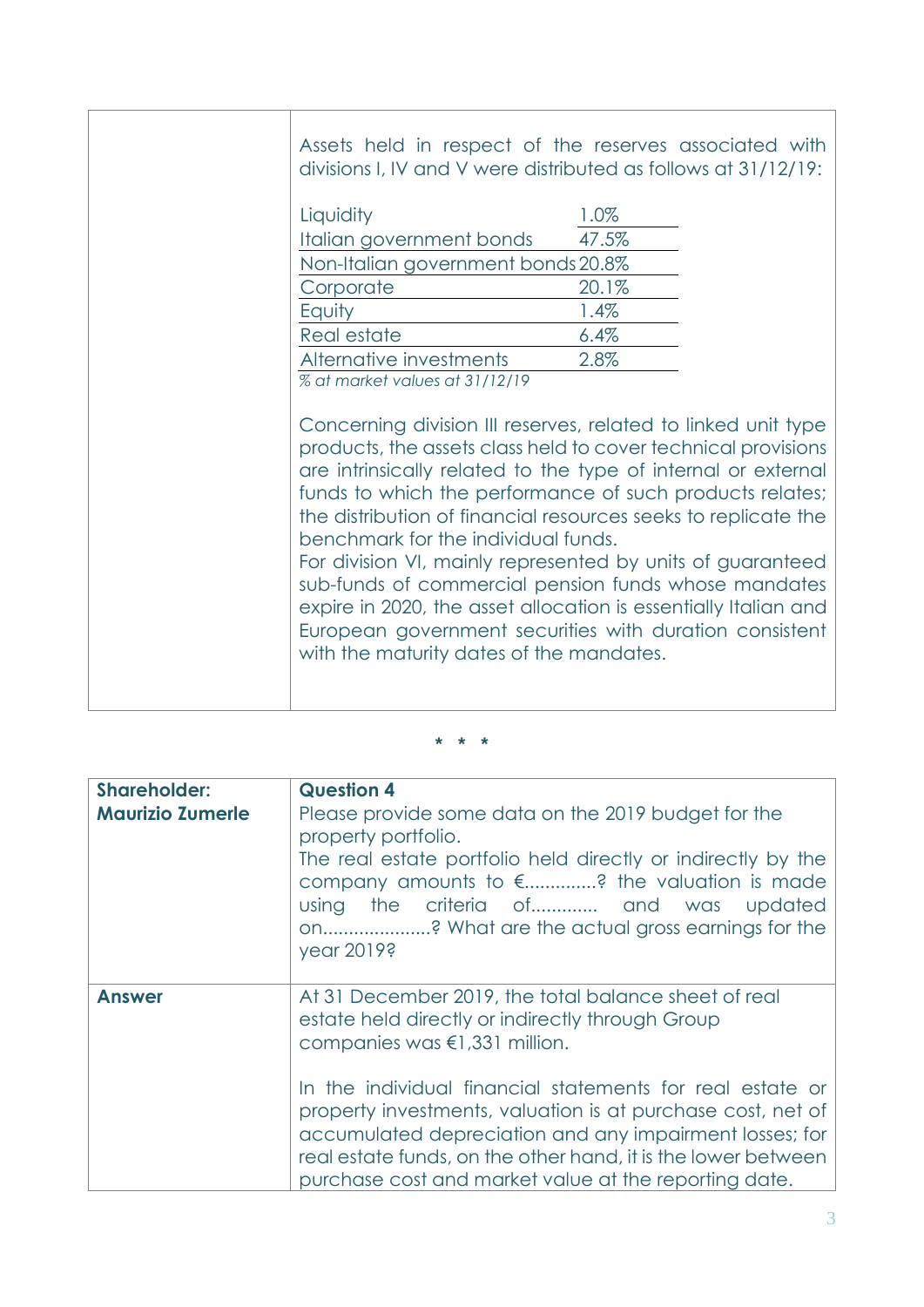| The portfolio is divided into three categories with different<br>purposes:<br>a) Income and renewable energy investments: $\epsilon$ 1,059<br>million (75% of the total)<br>b) Growth investments including agricultural properties):<br>€273 million (19% of total)<br>c) Operational headquarters (Verona and Rome): €78<br>million (6% of total)<br>In detail, these categories can be described as follows:<br>a) income investments: composed of real estate income                                                                |
|-----------------------------------------------------------------------------------------------------------------------------------------------------------------------------------------------------------------------------------------------------------------------------------------------------------------------------------------------------------------------------------------------------------------------------------------------------------------------------------------------------------------------------------------|
| and renewable energy; the purpose is the regular<br>distribution of income/dividends to Group companies.<br>Performance 2019: Div. Yield = $5.3\%$<br>b) Growth Investments: comprising agricultural property<br>and properties/real estate with growth potential; the<br>purpose is the maintenance/growth of the asset value,<br>for the purpose of subsequent income, by conversion.<br>c) Operational headquarters in Verona and Rome that do<br>not generate income by definition but allow savings on<br>potential leasing costs. |

## **\* \* \***

| <b>Shareholder:</b>     | <b>Question 5</b>                                                   |
|-------------------------|---------------------------------------------------------------------|
| <b>Maurizio Zumerle</b> | I am interested in knowing the amount of penalties for              |
|                         | ordinary irregularities imposed by IVASS on the Company             |
|                         | and paid during 2019?                                               |
| <b>Answer</b>           | In 2019, the number of penalties imposed on Cattolica               |
|                         | alone was 56, for a total of $\epsilon$ 266 thousand (in 2018 there |
|                         | were 102 penalties, for a total of €385 thousand).                  |
|                         | At Group level, 66 penalties were imposed in 2019, totalling        |
|                         | approximately €317 thousand (121 in 2018, totalling                 |
|                         | approximately $6518$ thousand).                                     |

| <b>Shareholder:</b>     | <b>Question 6</b>                                                                                                                                      |
|-------------------------|--------------------------------------------------------------------------------------------------------------------------------------------------------|
| <b>Maurizio Zumerle</b> | How many lawsuits are in progress, not arising from losses or                                                                                          |
|                         | relating to insured persons, but brought against Cattolica<br>for which the company has allocated precautionary<br>amounts of money in budget in 2019? |